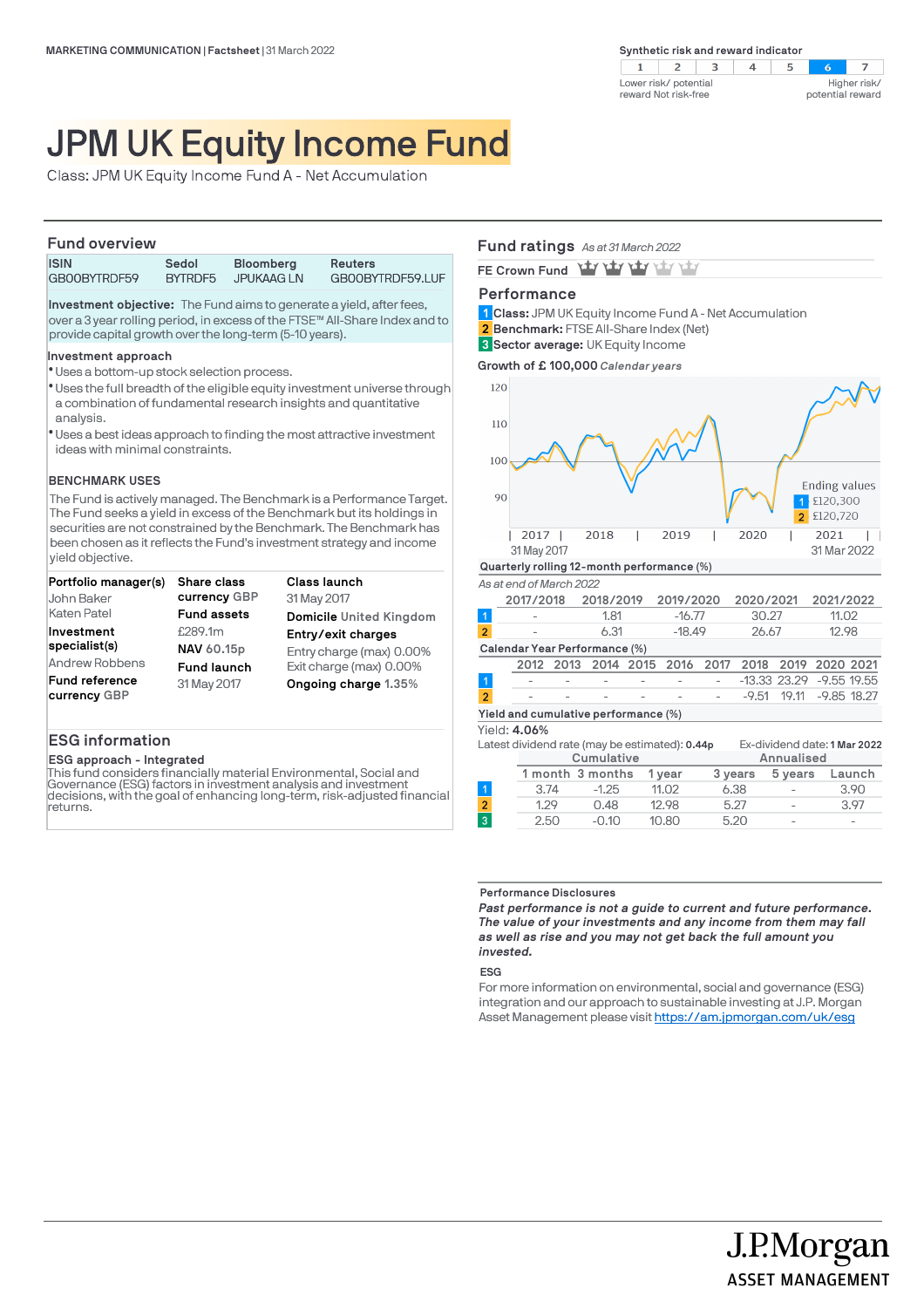# **Portfolio analysis**

| <b>Measurement</b>        | 3 years | 5 years |
|---------------------------|---------|---------|
| Correlation               | 0.96    |         |
| Alpha (%)                 | 1.05    |         |
| Beta                      | 1.13    |         |
| Annualised volatility (%) | 18.09   |         |
| Sharpe ratio              | 0.42    |         |
| Tracking error (%)        | 5.44    |         |
| Information ratio         | 0.28    |         |

# **Holdings**

| Top 10                   | Sector                                | % of assets |
|--------------------------|---------------------------------------|-------------|
| Shell                    | Oil, Gas And Coal                     | 8.4         |
| AstraZeneca              | Pharmaceuticals And<br>Biotechnology  | 6.7         |
| BP                       | Oil, Gas And Coal                     | 4.1         |
| GlaxoSmithKline          | Pharmaceuticals And<br>Biotechnology  | 3.9         |
| Rio Tinto                | Industrial Metals And<br>Mining       | 3.8         |
| <b>OSB</b>               | <b>Finance And Credit</b><br>Services | 3.7         |
| Glencore                 | Industrial Metals And<br>Mining       | 3.4         |
| British American Tobacco | Tobacco                               | 3.2         |
| Computacenter            | Software And Computer<br>Services     | 3.0         |
| Barclays                 | Banks                                 | 2.8         |

**Market cap (%) (USD)**



| Sectors (%)                                        |      | <b>Compared to benchmark</b> |
|----------------------------------------------------|------|------------------------------|
| Oil, Gas And Coal                                  | 14.1 | $+4.1$                       |
| Pharmaceuticals And<br>Biotechnology               | 10.6 | $+0.3$                       |
| Industrial Metals And Mining                       | 8.0  | $+0.3$                       |
| Banks                                              | 7.4  | $-0.7$                       |
| Media                                              | 6.5  | $+3.3$                       |
| Investment Banking And<br><b>Brokerage Service</b> | 6.4  | $+3.5$                       |
| Retail                                             | 4.6  | $+3.0$                       |
| <b>Finance And Credit Services</b>                 | 4.2  | $+2.8$                       |
| Tobacco                                            | 4.0  | $+0.4$                       |
| Household Goods And Home<br>Construction           | 3.9  | $+2.7$                       |
| Others                                             | 29.1 | $-20.9$                      |
| Cash                                               | 1.2  | $+1.2$                       |